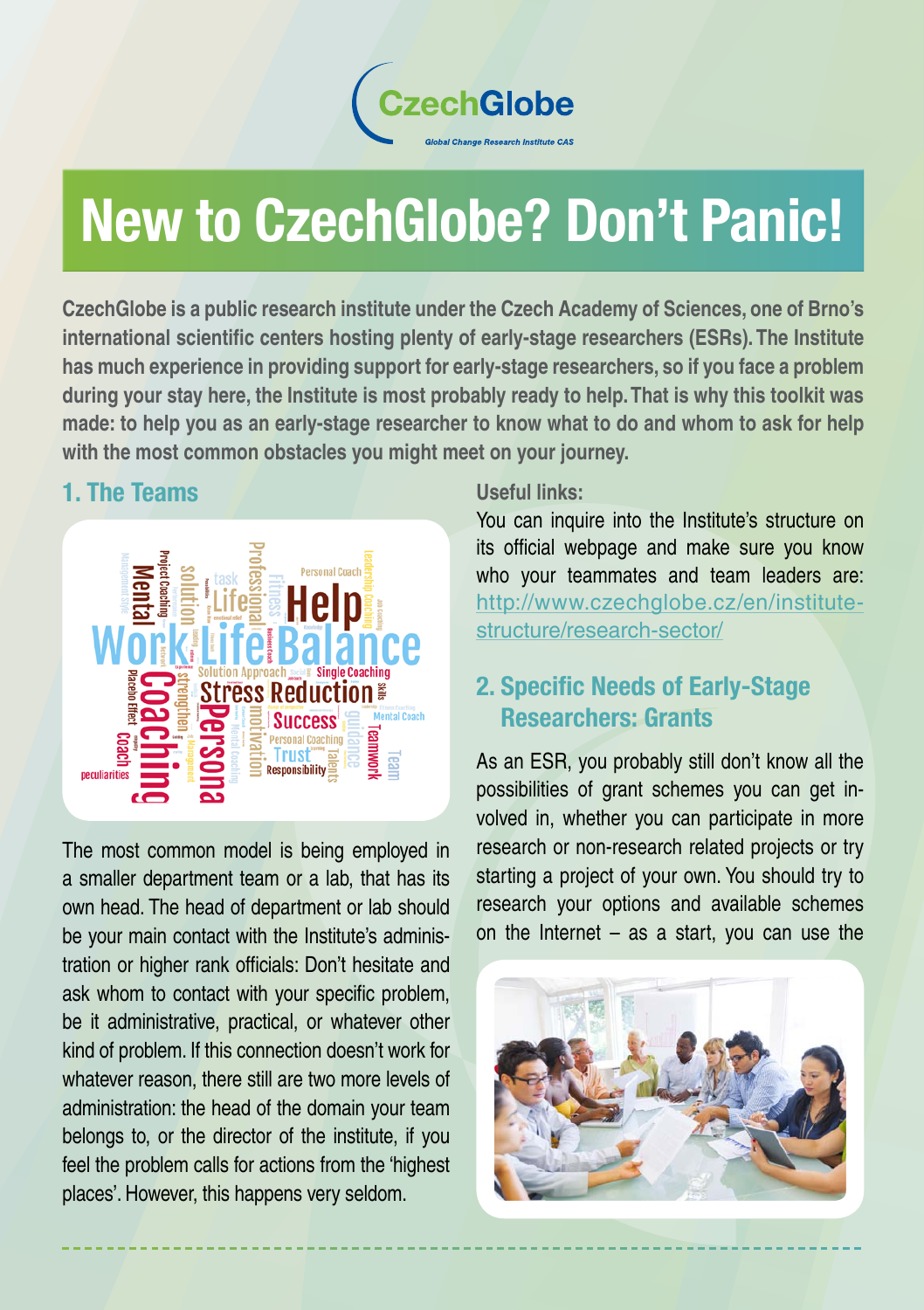links provided below. Next step would be communicating your need for this kind of information with your team leader, or more experienced colleagues. The Institute organises workshops to help researchers to understand how the funding works, and what their options are. Do not hesitate to initiate or ask your team leader for any such workshop.

#### **Useful links:**

You can consult your senior colleagues and CzechGlobe management, who knows best about the grant options. Various project calls relevant to CzechGlobe research are published by CzechGlobe project management office on CzechGlobe's intranet website.



## 3. Specific Needs of Early-Stage Researchers: Career Progress

To achieve career progress, employees are expected to publish their research in peer-reviewed journals regularly. Active participation in local and international scientific conferences is also looked for, but don't forget to participate in CzechGlobe activities (conferences, workshops, trainings). A pro-active approach and visible output are highly valued, while independent research solutions and obtaining grants can push your career even further. Needless to say adhering to Ethical Codex and Institute's values of non-discrimination and inclusiveness is required.

Note that the post-doctoral period in CzechGlobe lasts for a maximum of 5 years, after which the employee must be reassessed and hopefully gets promoted to a research assistant.

#### **Useful links:**

Career Regulations of CzechGlobe with more specific requirements (as well as other documents such as Ethical Codex) can be found on the CzechGlobe intranet.

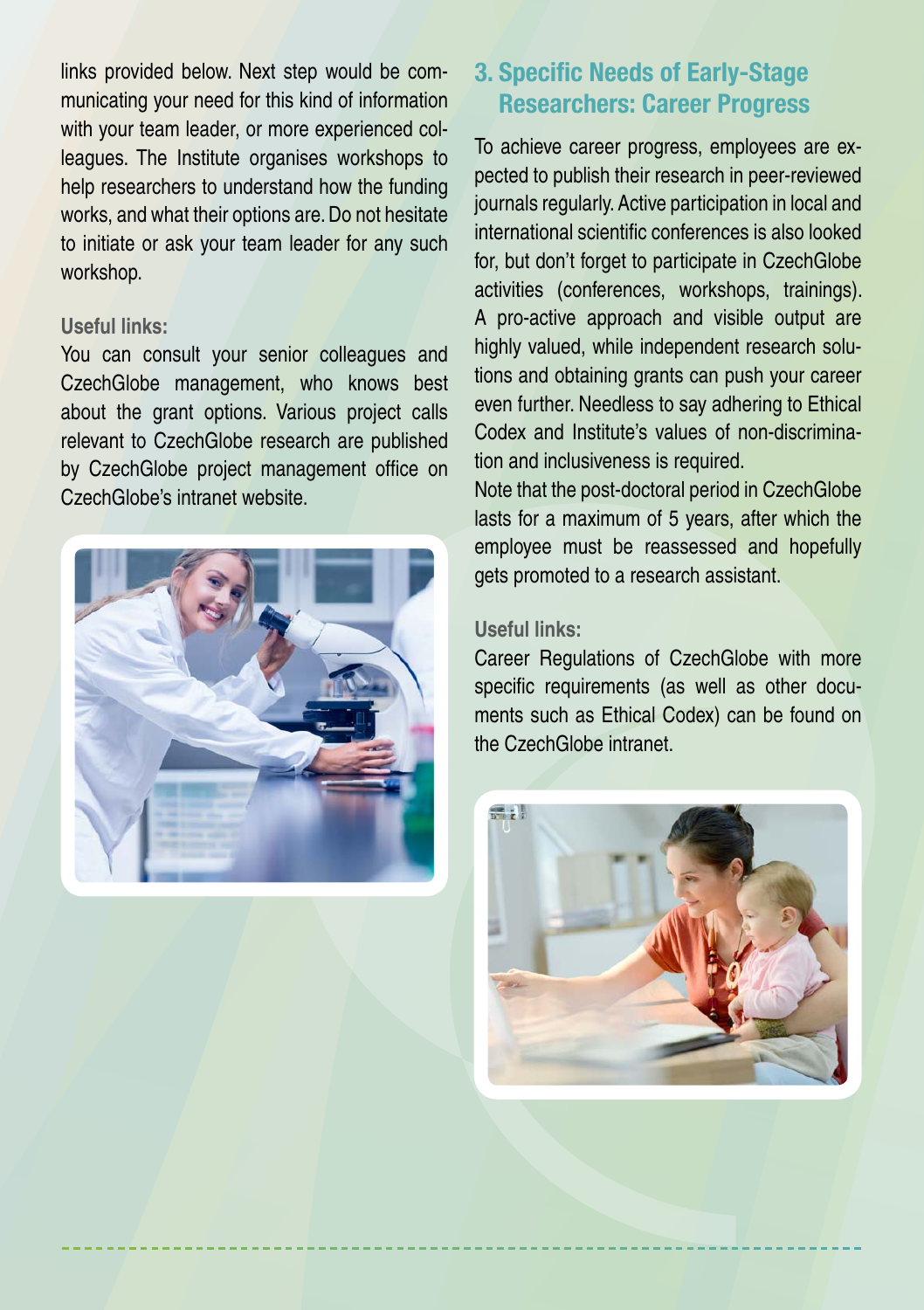## 4. Specific Needs of Early-Stage Researchers: Work-Life Balance

Being an early-stage researcher´s life often correlates with the time of setting up a long-term relationship and a family. As CzechGlobe states in its Code of Ethics, it wishes to be a non-discriminating organization, meaning it adheres to the Czech laws in non-discriminatory practices concerning maternity and parental leave, and the period after getting back to work. An important part of understanding what possibilities there are is informing the human resources office of the Institute about the planned leave (as soon as possible) and planning not only the length of the leave, but also pay conditions, and ideally KIT days – Keep In Touch days, that allow the parent not to fall out of what is happening in the Institute, or the research s/he wishes to be part of after the leave is finished. Special modes of combining 'home office' with regular work and potentially changing the workload should also be the topic of negotiations with the Team Leaders and Management.

#### **Useful links:**

Another Brno-based research organization, CEITEC, has issued several publications informative materials on this topic. The shorter version with basic information about parenting and Czech legislative are to be found in "Maternity and Parental Leave in Brief" [https://www.](https://www.ceitec.eu/wlb-maternity-and-parental-leave-en-brochure-v1/f1323) [ceitec.eu/wlb-maternity-and-parental](https://www.ceitec.eu/wlb-maternity-and-parental-leave-en-brochure-v1/f1323)[leave-en-brochure-v1/f1323](https://www.ceitec.eu/wlb-maternity-and-parental-leave-en-brochure-v1/f1323).

A more dense version, also considering specific policies of grants towards scientists participating in research grants while raising small children is to be found at CEITEC's "Grants, Research and Parenthood" brochure [https://www.ceitec.](https://www.ceitec.cz/wlb-grp/f33884) [cz/wlb-grp/f33884](https://www.ceitec.cz/wlb-grp/f33884).

You can find more help in achieving work-life balance through mentoring programmes, for example here: [http://genderaveda.cz/en/](http://genderaveda.cz/en/mentoring-en/) [mentoring-en](http://genderaveda.cz/en/mentoring-en/)



# 5. Networking in CzechGlobe

Getting and staying in contact is very important in CzechGlobe. You should watch for trainings and seminars organized here to meet your colleagues and learn new skills – the invitations are usually sent by e-mail. You can also find Czech-Globe on Facebook. In case you have questions, ideas for trainings, or requests concerning trainings and seminars you can address our Scientific Secretary.

Useful Links:

CzechGlobe on Facebook: [https://www.facebook.com/CzechGlobe](https://www.facebook.com/CzechGlobe/) Scientific Secretary Unit: [http://www.czechglobe.cz/en/](http://www.czechglobe.cz/en/contacts/d/17/) [contacts/d/17/](http://www.czechglobe.cz/en/contacts/d/17/)

#### Human Resources:

[http://www.czechglobe.cz/en/about-us/](http://www.czechglobe.cz/en/about-us/human-resources/) [human-resources/](http://www.czechglobe.cz/en/about-us/human-resources/)